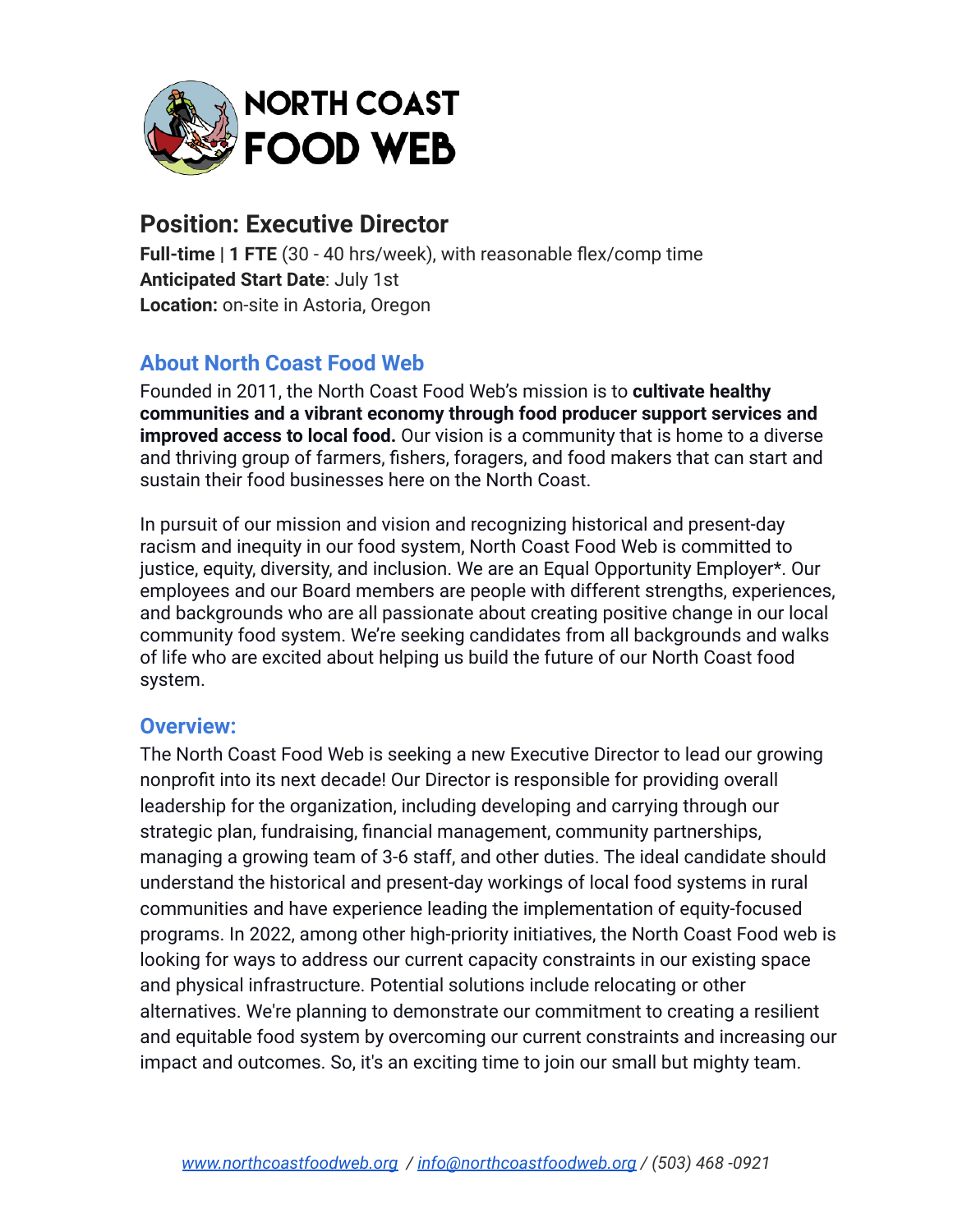# **Key Responsibilities:**

Ensure the implementation of justice, equity, diversity, and inclusion (JEDI) practices and goals within the organization and its partners in the course of carrying out the following responsibilities:

- **Strategic planning**: Develop and implement organization's strategic plan to fulfill the organization's mission and vision
- **Leadership and management**: Manage and support staff, providing clear direction and leadership including: performing quarterly and annual reviews, hiring, on-boarding and off-boarding employees, goal setting, project management support and work prioritization
- **Fundraising**: Develop and execute annual and sustaining fund development in collaboration with Board and other staff, including outreach to private and public sources
- **Budgeting and cash flow management**: Prepare and maintain the annual operating budget and oversee financial operations, seeking Board input and support where necessary
- **Programs support**: Supervise annual operating plans for all programming, aligning programming with strategic plan and our mission and vision
- **Evaluation**: Evaluate and track programmatic excellence and benchmarks to share with the Board, funders, and the community
	- Designate quantifiable benchmarks and measurement tools for all programs;
	- Monitor and evaluate program performance across the organization
- **Relationship-building**: Interact with the broader community, including individuals, businesses, and other non-profits, serving as our ambassador at public events
- **Board management**: Maintain and support the Board of Directors, equipping them to effectively represent our organization effectively in the community
- **Community collaboration**: Cultivate and maintain collaborations with partner organizations
- **JEDI**: Lead organization's on-going skill building and practices related to JEDI

### **Requirements:**

- Demonstrated commitment to NCFW mission, vision and equity statements.
- 2+ years fund development experience including budgeting, fiscal management, grant writing, fundraising, donor solicitation, program management and development
- 2+ years experience supervising staff, leading and managing teams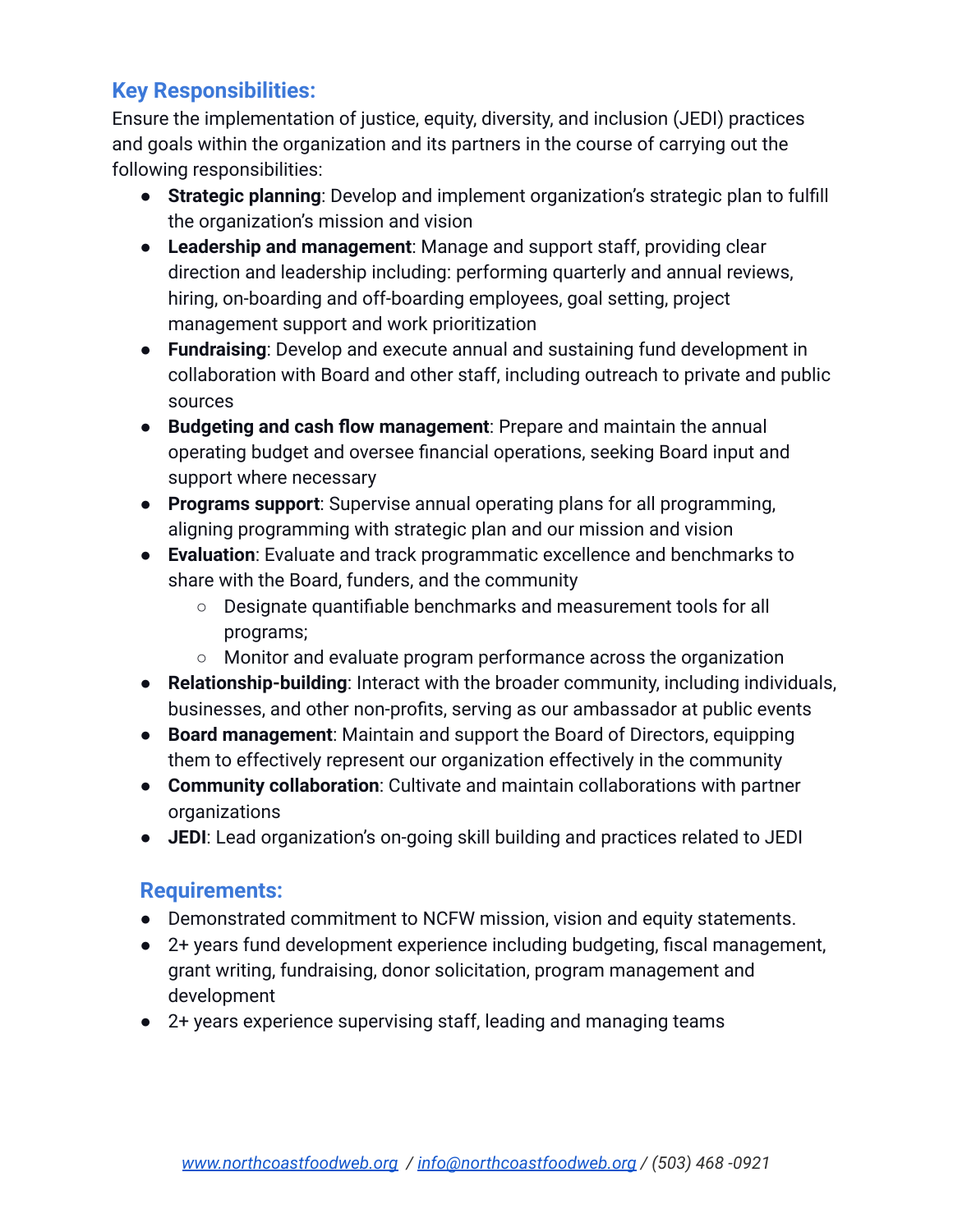# **Desired skills and characteristics:**

- Proven ability to seamlessly set, direct and follow through on multiple priorities at the same time within the framework of a long-term vision
- Ability to work independently and as part of a team; willingness to support others to build momentum, identify and achieve short-term milestones and share success
- Self-directed and organized with the ability to: prioritize your own work and work of other staff members; create and carry out plans independently; meet goals and benchmarks
- Excellent communication and interpersonal skills, with the ability to work with and build relationships with diverse individuals including stakeholders and community partners
- Understanding of and commitment to food and justice and equitable access
- Ability to occasionally work outside regular business hours for meetings and events, including monthly evening Board meetings

#### **Bonus points:**

- Minimum 2 years of experience leading a non-profit business and managing a staff of 2+ people
- Experience working in local food systems, farming and agriculture, especially in community food systems in the Pacific Northwest or rural communities
- Understanding the needs of marginalized and underserved communities
- Relevant educational, volunteer or life experience
- Passion for bringing your own fun and creative insights into food systems work

### **Other Position Details:**

- **Reports to**: Board President, Board of Directors
- **To apply:** Please send your resume, cover letter and 3 professional references to president@northcoastfoodweb.org. Applications will be evaluated on a rolling basis beginning April 15th, 2022. Early applications are encouraged.
- **● Position requires candidates to be based in or near Astoria, Oregon.**
- **Hours**: 40 per week, Monday Friday with at least 3 days/week on-site/in-person during core staff hours
- **Salary \$50,000 \$60,000** dependent on experience and hours commitment
- **Benefits**:
	- 2 weeks paid vacation
	- Sick & personal days
	- 10 paid holidays
	- Flex and comp time
	- Friendly, casual work environment